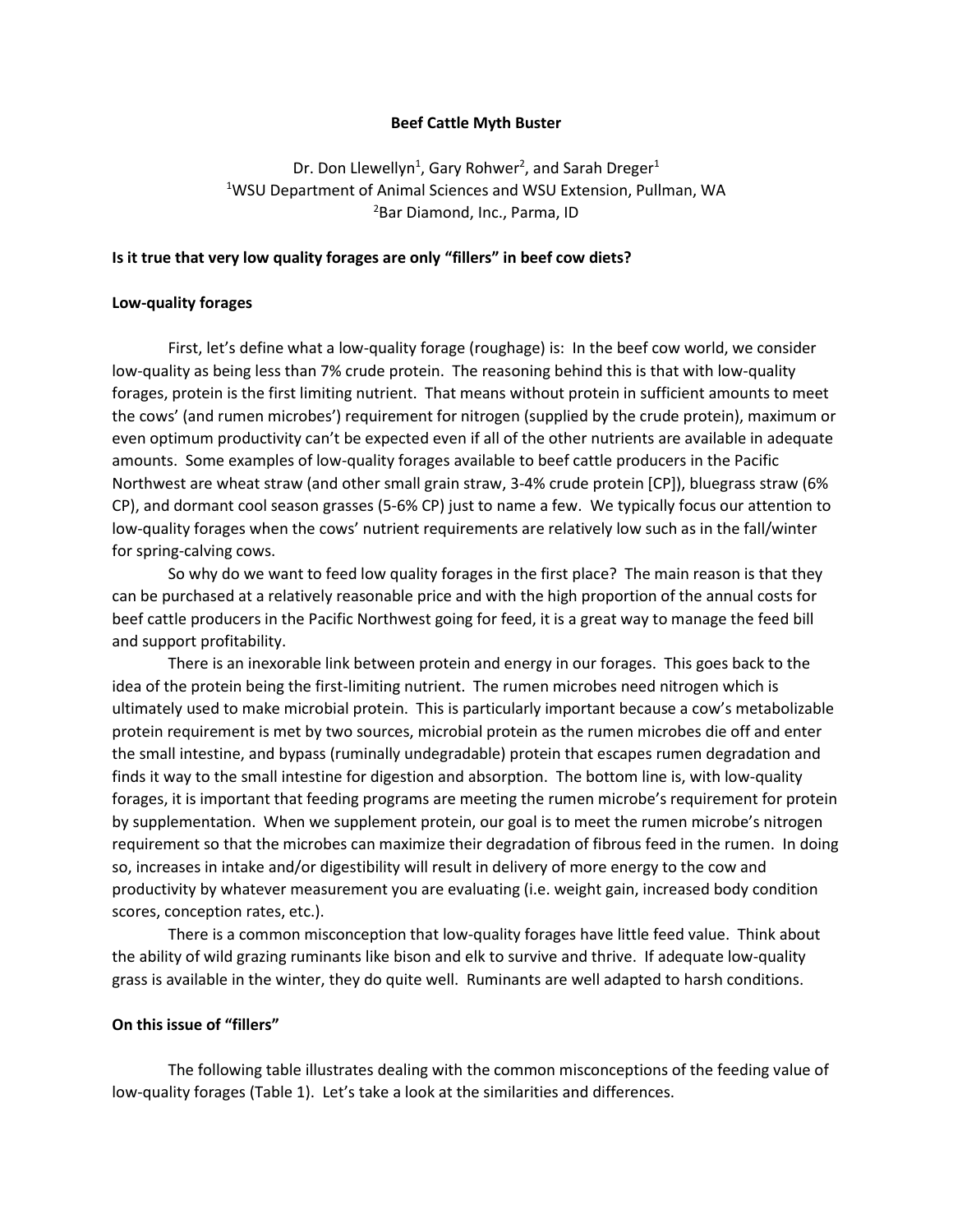|                                     | Forage/Feed $1$                                         |                    |
|-------------------------------------|---------------------------------------------------------|--------------------|
| Composition                         | Alfalfa Hay <sup>2</sup>                                | <b>Wheat Straw</b> |
|                                     |                                                         |                    |
| Dry Matter                          | 100                                                     | 100                |
| Crude Protein (CP)                  | 20.0                                                    | $3.5\,$            |
| Ruminally degradable protein        | 13.9                                                    | 1.1                |
| Available fiber                     | 18.7                                                    | 31.9               |
| Neutral detergent fiber (NDF)       | 40.0                                                    | 73.7               |
| Total digestible nutrients (TDN)    | 66.0                                                    | 43.1               |
| Microbial CP potential              | 10.0                                                    | 8.0                |
|                                     | -Mcal/kg--                                              |                    |
| Gross energy $(GE)^3$               | 4.1                                                     | 3.9                |
|                                     | - Mcal/kg ---------------------<br>-------------------- |                    |
| Metabolizable energy (ME)           | 2.2                                                     | $1.5\,$            |
| Net energy for maintenance $(NE_m)$ | 1.5                                                     | 0.68               |
| Net energy for gain $(NE_g)$        | 0.91                                                    | 0.11               |

Table 1. Comparison of nutritional chemical composition of alfalfa hay and wheat straw

<sup>1</sup>Adapted from NRC Nutrient Requirements of Beef Cattle, 2000, and 2016, and Rohwer, 2021 unpublished data.

<sup>2</sup>Mid-bloom

<sup>3</sup> Hossein Janmohammadi et al., 2014

We can all agree that alfalfa and wheat straw are pretty much on opposite ends of the spectrum when it comes to forage quality. Let's discuss how we might evaluate the use of wheat straw in a lowcost cow diet for winter feeding. First consider gross energy (which is in simple terms, the heat of combustion). In other words, if we were to combust equal amounts of alfalfa and wheat straw, they would liberate roughly the same amount of heat (4.1 Mcal/kg vs 3.9 Mcal/kg, respectively). So why is alfalfa considered a better feed if they both contain relatively equal amounts of energy? In one word, utilization. When all of the various losses during digestion are accounted for, more nutrition per unit fed is retained in the cow that is fed alfalfa. Alfalfa hay is quite rich in crude protein (our example in Table 1, 20%) and therefore is one of our classic protein supplements in the Pacific Northwest. On the other hand, wheat straw is very low in quality as measured by crude protein (3.5%; remember that protein is the first limiting nutrient with low quality forages). A measure of fiber, Neutral Detergent Fiber (NDF), is lower in the alfalfa (which indicates higher quality) and is quite high in wheat straw (higher NDF is related to reduced intake by the animal). The degradability of the protein (RDP/DIP) in alfalfa is much higher than from wheat straw meaning that it would be better in supplying nitrogen to the rumen microbes. Total Digestible Nutrients (TDN), one of our long-standing energy systems, suggests that the digestibility is about 66% and 43% for alfalfa and wheat straw, respectively. Many folks find it hard to reconcile the fact that so much of the feed actually comes right out the back end of the cow as undigested material. There are two reasons why we don't just feed alfalfa: 1) it is usually expensive, and 2) doing so would overfeed protein which would be wasteful, and the nitrogen excreted would not be beneficial to the environment.